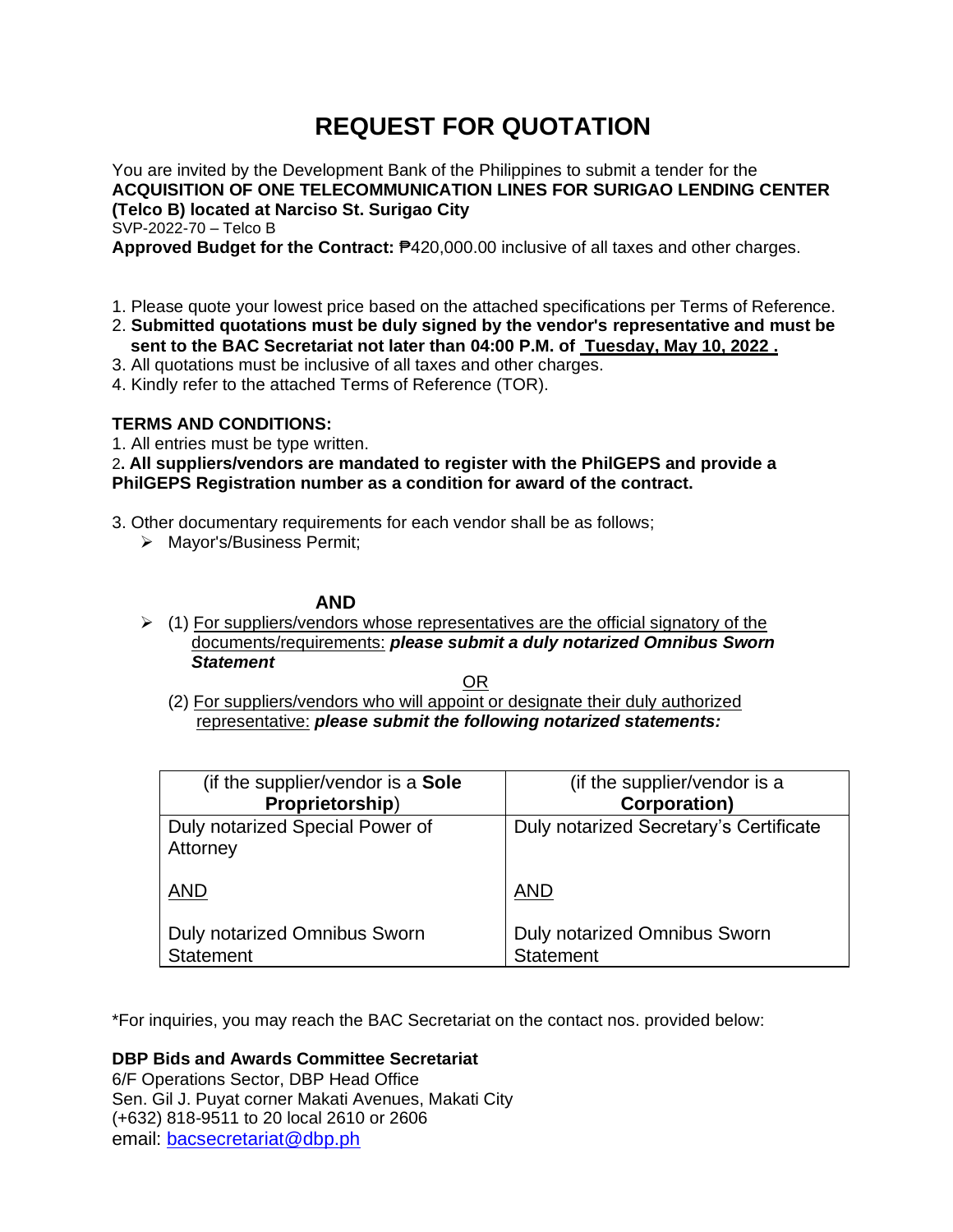#### Annex A

### ACQUISITION OF NEW ADDITIONAL AND/OR REPLACEMENT TELECOMMUNICATION LINE/CONNECTIVITY SERVICE FOR THE DEVELOPMENT BANK OF THE PHILIPPINES (DBP)-**SURIGAO LENDING CENTER**

#### APPROVED BUDGET FOR THE CONTRACT: Php 420,000

#### **TECHNICAL SPECIFICATIONS**

#### A. BACKGROUND

 $\mathcal{F}(\cdot)$ 

The telecommunication connectivity service (line) is for the connection of DBP online systems, services and facilities in any of the following DBP remote sites:

- A.1. Branch Office, including:
	- A.1.a. Lending Center
	- A.1.b. Cash Center
	- A.1.c. Branch-Lite Unit
- A.2. Automated Teller Machine (ATM)

#### **B. OBJECTIVE**

To acquire stable, reliable and secure telecommunication connectivity/line service to link DBP remote sites to the Head Office from an authorized and qualified telecommunication service provider (Telco).

### C. COVERAGE OF THE CONTRACT

The contract will be for a one (1) year period starting from date of acceptance of service with the option for automatic renewal.

#### D. MINIMUM SPECIFICATIONS

- D.1. Connectivity/Line Service Availability
	- > The minimum availability of service is 99.6%.
- D.2. Connectivity/Line Specifications
- D.2.a. Branch Office  $\sqrt{ }$

| <b>SHOWER</b> |                                                                                                                                                                     |
|---------------|---------------------------------------------------------------------------------------------------------------------------------------------------------------------|
|               | D.2.a.i. Wired MPLS/VPN, Radio Last Mile or VSAT connection with<br>minimum of 2 Mbps bandwidth                                                                     |
|               | Must be Ku Band or C Band for the VSAT<br>D.2.a.ii.                                                                                                                 |
|               | D.2.a.iii. Inclusive network equipment, such as router and<br>or.<br>router/modem, must not be on End-of-Life/End-of-Support<br>status within the contract period   |
|               | D.2.a.iv. Router must support GRE/mGRE tunneling and IP Security (ex.<br>dynamic VPN) and SNMP                                                                      |
|               | D.2.a.v. DBP shall have the full access of the router                                                                                                               |
|               | D.2.a.vi. Provide near real time and historical link monitoring                                                                                                     |
| D.2.b.        | ATM - Wired                                                                                                                                                         |
|               | VPN connection at least 128 Kbps via MPLS<br>D.2.b.i.                                                                                                               |
|               | D.2.b.ii. Inclusive network equipment, such as router<br>and<br>or.<br>router/modem, must not be on End-of-Life/End-of-Support<br>status within the contract period |
|               | D.2.b.iii. Support GRE tunneling and SNMP                                                                                                                           |
|               | D.2.b.iv. Provide near real time and historical link monitoring                                                                                                     |

Page 1 of 4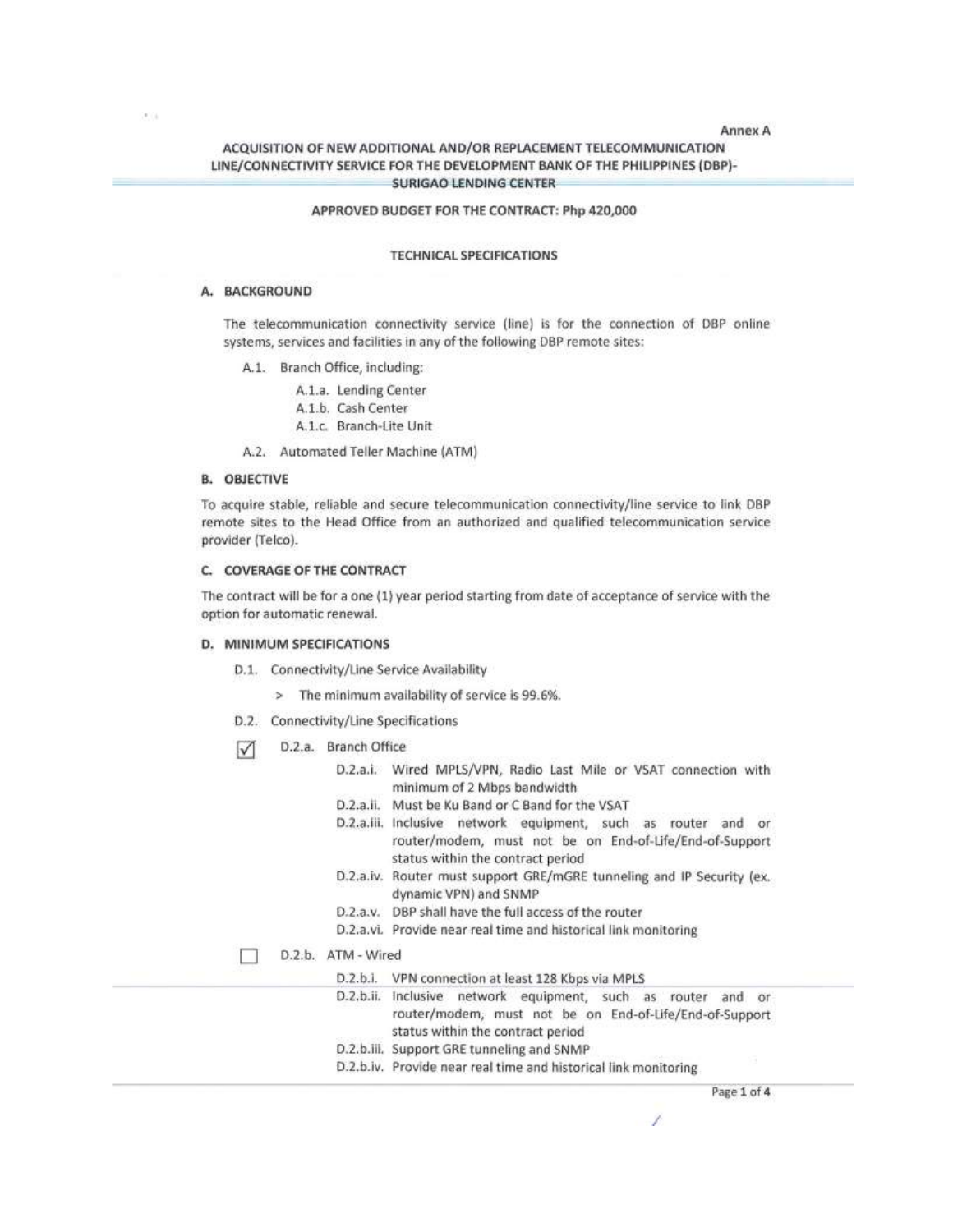LINE/ CONNECTIVITY SERVICE FOR THE DEVELOPMENT BANK OF THE PHILIPPINES (DBP)

### D.2.c. ATM - Wireless

- D.2.c.i. Provide data transmission function by public GPRS/ GSM network or higher
- D.2.a.vii. Inclusive network equipment, such as router and or router/modem, must not be on End-of-Life/End-of-Support status within the contract period
- D.2.c.ii. Support GRE Tunneling and SNMP
- D.2.c.iii. Provide GUI access for local and remote management
- D.2.c.iv. Operate at -30"+75°C temperature
- D.2.c.v. Has LED status indication
- D.2.c.vi. Support RJ45 console port
- D.2.c.vii. Include: 1 power cord, 2 antennas, 1 console cable, 1 set documentation
- D.2.c.viii. Provide near real time and historical link monitoring.
- D.2.c.ix. Meet the average latency requirement of not greater than 200ms measured using the Ping utility or any similar mobile applications
- D.2.c.x. Meet signal requirement of not less than 2 bars measured using mobile or similar devices capable of said measurement
- D.2.c.xi. DBP shall have full access to the Modem/Router
- D.3. Support Services and Incident Management
	- D.3.a. The Telco shall provide 24 x 7 onsite, telephone and email support. For every service unavailability/downtime reported, the response time shall be within thirty (30) minutes.
	- D.3.b. Upon the occurrence of service unavailability/downtime, the Telco shall:
		- D.3.b.i. Conduct problem isolation/resolution and link restoration activities
		- D.3.b.ii. Notification via electronic mail (E-mail) and telephone within one (1) hour of the occurrence
		- D.3.b.iii. Minimum of twice a day status report to DBP via E-Mail
		- D.3.b.iv. Estimated time of arrival (ETA) if onsite activities required
		- D.3.b.v. Estimated time of resolution (ETR)
		- D.3.b.vi. Root cause
		- D.3.b.vii. Comply with DBP policies on security and confidentiality during support services.
	- D.3.c. The Telco shall submit an incident report stating the reason/s for the outage and detailing the steps undertaken to resolve a particular problem upon DBP's request.
- D.4. Service Performance Review
	- > The Telco shall conduct a performance review session at least once every quarter of a year

### E. TELECOMMUNICATION CONNECTIVITY/LINE REQUIREMENT CLASSIFICATION

The primary objective of the following provisions is to have multiple Telcos per site. providing service redundancy, high availability and avoiding single point of failure.

 $\sqrt{\phantom{a}}$  E.1. New Telecommunication Line Requirement

E.1.a. Covered Sites

7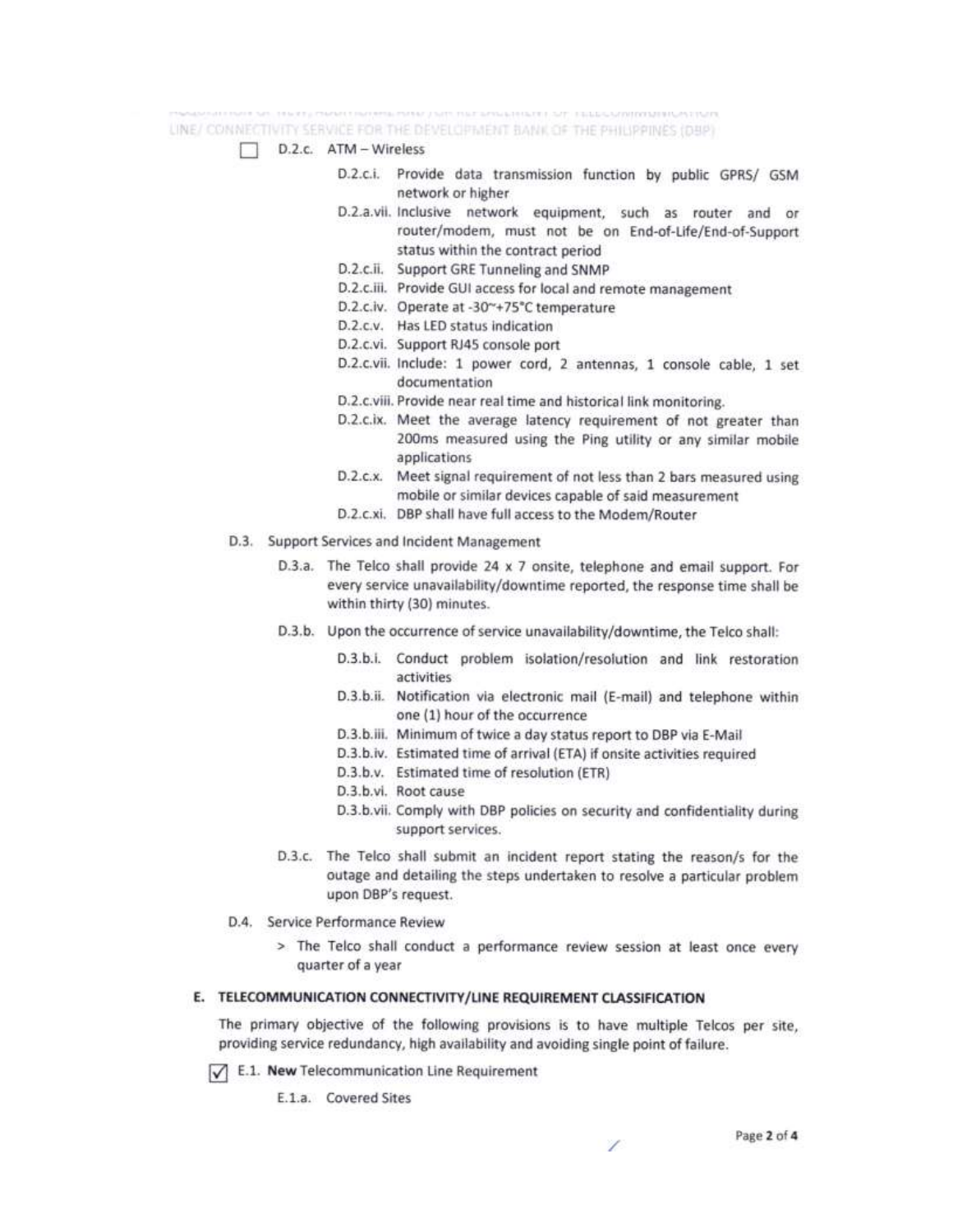- ACQUISITION OF NEW, ADDITIONAL AND /OR REPLACEMENT OF TELECONIMUNICATION LINE/ CONNECTIVITY SERVICE FOR THE DEVELOPMENT BANK OF THE PHILIPPINES (DBP)
	- > New remotes sites

### E.1.b. Telco Selection Criteria

z, x

- > Telecommunication Line for Branch Office
	- E.1.b.i. Two (2) different Telcos (Telco A and Telco B) shall be selected
	- E.1.b.ii. Telco A is the lowest (winning) provider
	- E.1.b.iii. Telco B is the second lowest provider
- > Telecommunication Line for Additional ATM Facility of a Branch Office
	- E.1.b.iv. The Telco must be different from the one which has the majority or most of the telecommunication connectivity services provided for the ATM/s of that Branch Office
- E.2. Additional Telecommunication Line Requirement
	- E.2.a. Covered Sites
		- > For existing sites with existing telecommunication line/s

#### E.2.b. Telco Exception

- > The Telco/s of the existing line/s servicing the site shall not be invited and will not be allowed to participate
- E.3. Replacement Telecommunication Line Requirement

#### E.3.a. Covered Sites

- > For existing sites with existing telecommunication line/s
- E.3.b. Telco Exception
	- E.3.b.i. For Telco Redundancy Replacement
		- > The Telco of the existing line/s servicing the site including the one to be replaced shall not be invited and will not be allowed to participate
	- E.3.b.ii. Replacement for the Purpose of Telecommunication Line Capacity (Bandwidth) Upgrade
		- > The Telco of the other existing line/s servicing the site (i.e., other than the one to be replaced) shall not be invited and will not be allowed to participate
	- E.3.b.iii. For Wireless to Wired Facility Replacement
		- > The Telco of the other existing line/s servicing the site (i.e., other than the one to be replaced) shall not be invited and will not be allowed to participate

#### F. DISCONTINUANCE OF SERVICE

DBP can opt to discontinue the service within the contract period without pre-termination fee/s, if the Telco provider fails to meet the required minimum availability of service, specified in item D.1, for three (3) consecutive months (3-strike rule)

G. PAYMENT

The payment shall be in a monthly basis every after the service acceptance.